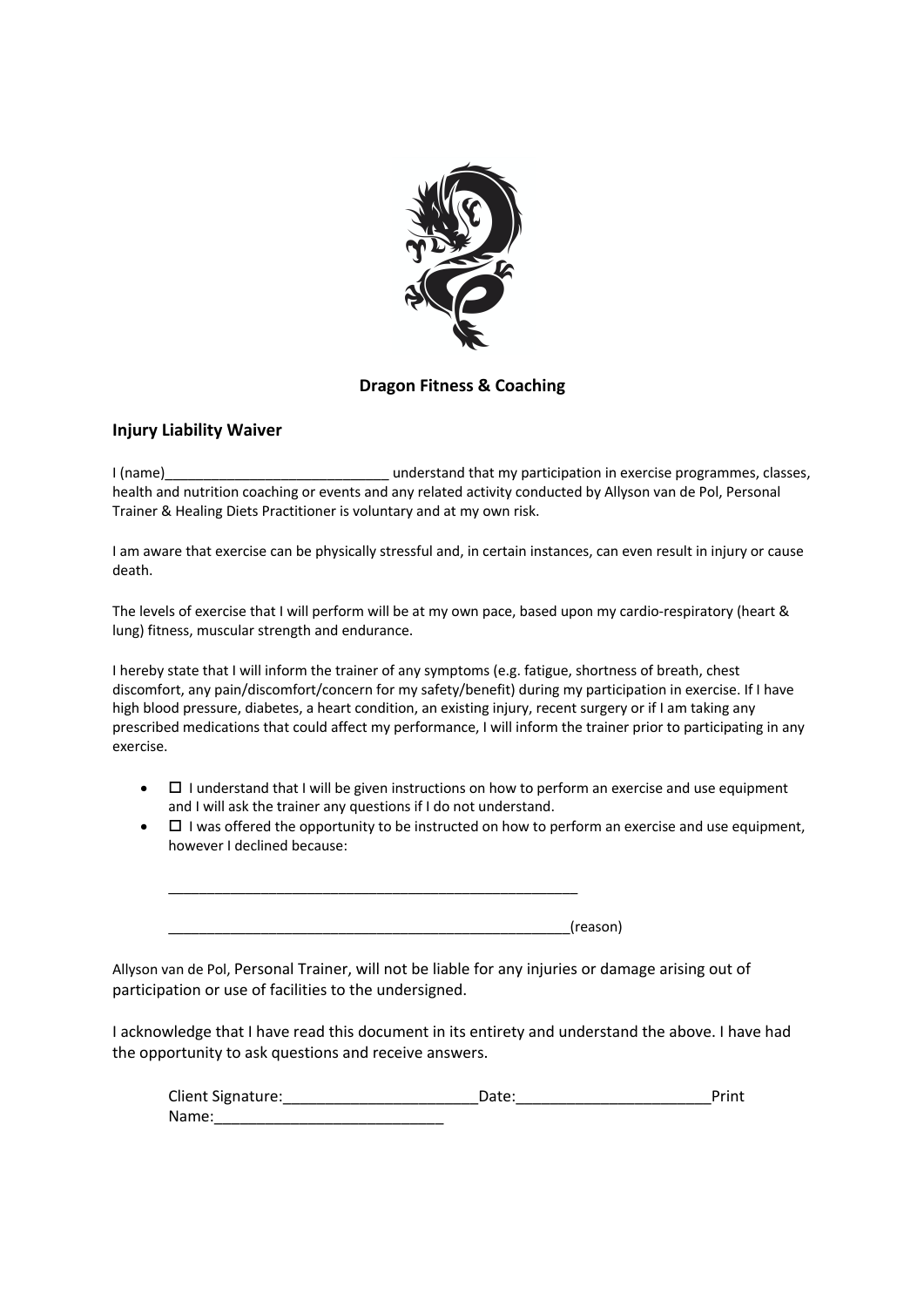

## **Testimonial and Photo Release**

I, the undersigned, hereby grant to Allyson van de Pol (Trainer) and her agents the right to use my name, biographical information, photographs, images, story and/or testimonial, in whole or in part, and without restriction as to changes or alterations. The rights granted herein shall extend in perpetuity, unless revoked in writing to Trainer by me, throughout the world and for any purpose whatsoever, including without limitation for marketing and advertising purposes of Trainer, and in any and all media, including without limitation Trainer's website. I acknowledge that Trainer has no obligation to return any photographs or images to me.

I hereby RELEASE, WAIVE and FOREVER DISCHARGE any and all claims arising out of, or in connection with, such use by Trainer, including without limitation any and all claims for libel or invasion or privacy.

I hereby warrant and represent that I am at least 18 years of age and have the right to contract in my own name. I have read the above Release and am fully familiar with the contents thereof. This Release contains the entire agreement between the parties hereto as to the subject matter contained herein.

| Signature                                                      | <b>Printed Name</b> |
|----------------------------------------------------------------|---------------------|
| Date                                                           |                     |
| Signature Parent/Guardian Signature (If under age of 18)       |                     |
| Printed Name Parent/Guardian Printed Name (If under age of 18) | Date                |
|                                                                |                     |

# **Cancellations and sickness**

Please be advised that a full cancellation fee will be incurred within 24 hours of cancelling a place on a class or a private session.

| Signature | <b>Printed Name</b> |
|-----------|---------------------|
|           |                     |

\_\_\_\_\_\_\_\_\_\_\_\_\_\_\_\_\_\_\_\_\_\_\_\_\_\_ Date

## **Packages**

When purchasing a package of personal training and group sessions, it is presumed that they will be used on a consistent and regular basis. If packages remain unused for three months or more, they expire. Presumes no prior arrangement exists. Packages are non-refundable and non-exchangeable.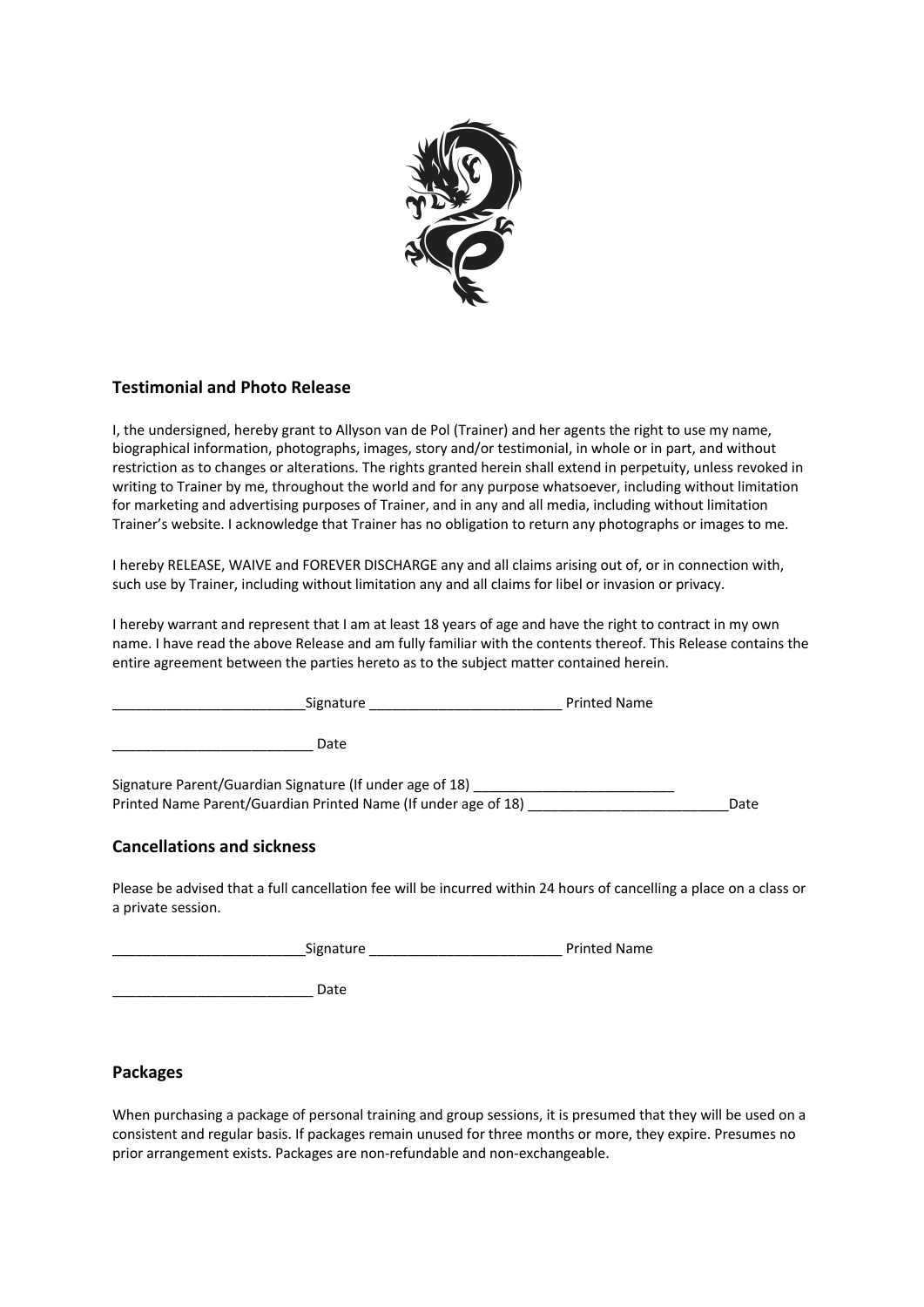| Signature | <b>Printed Name</b> |
|-----------|---------------------|
|           |                     |

Date

#### **Nutrition and Health Coaching**

All coaching services and communication, email or otherwise, delivered by Ally van de Pol, (your "Coach"), are meant to help you identify the areas in your life and in your thinking that may be standing in your way towards lifelong health. However, coaching is not professional mental health care or medical care. If you feel psychologically stressed to the point that it is interfering with your ability to function, please have the courage to seek the help you need in the form of a professional psychologist. Coaching may augment your therapy, but the work of coaching is meant to be done when major emotional and psychological wounds are already healing or healed. The Coach will refer you to other trusted health professionals as necessary.

In that spirit, by purchasing coaching services from your Coach, you confirm that you have read and agree to each statement and that you wish to proceed:

- I understand that the coaching services I will be receiving from my Coach are not offered as a substitute for professional mental health care or medical care and are not intended to diagnose, treat or cure any mental health or medical conditions. I also understand that my Coach is not acting as a mental health counsellor or a medical professional.
- I understand and agree that I am fully responsible for my well-being during my coaching sessions, and subsequently, including my choices and decisions.
- I understand that coaching is not a substitute for counselling, psychotherapy, psychoanalysis, mental health care or substance abuse treatment, and I will not use it in place of any form of therapy.
- I understand that all comments and ideas offered by my Coach are solely for the purpose of aiding me in achieving my defined goals. I have the ability to give my informed consent, and hereby give such consent to my coach to assist me in achieving such goals.
- I understand that to the extent our work together involves career or business, my Coach is not promising outcomes included but not limited to increased clientele, profitability and or business success.
- I understand that my Coach will protect my information as confidential unless I state otherwise in writing. If I report child, elder abuse or neglect or threaten to harm myself or someone else, I understand that necessary actions will be taken and my confidentiality agreement limited in this capacity. Furthermore, if my Coach is ordered by a court to provide information or to testify, she will do so to the extent the law requires.
- I understand that the use of technology is not always secure and I accept the risks of confidentiality in the use of email, text, phone, Skype and other technology.
- I hereby release, waive, acquit and forever discharge my Coach, any agents, successors, assigns, personal representatives, executors, heirs and employees from every claim, suit action, demand or right to compensation for damages I may claim to have or that I may have arising out of acts or omissions by myself or by my Coach as a result of the advice given by my Coach or otherwise resulting from the coaching relationship contemplated by this agreement. I further declare and represent that no promise, inducement or agreement not expressed in this agreement has been made to me to sign this agreement. This agreement shall bind my heirs, executors, personal representatives, successors, assigns, and agents.